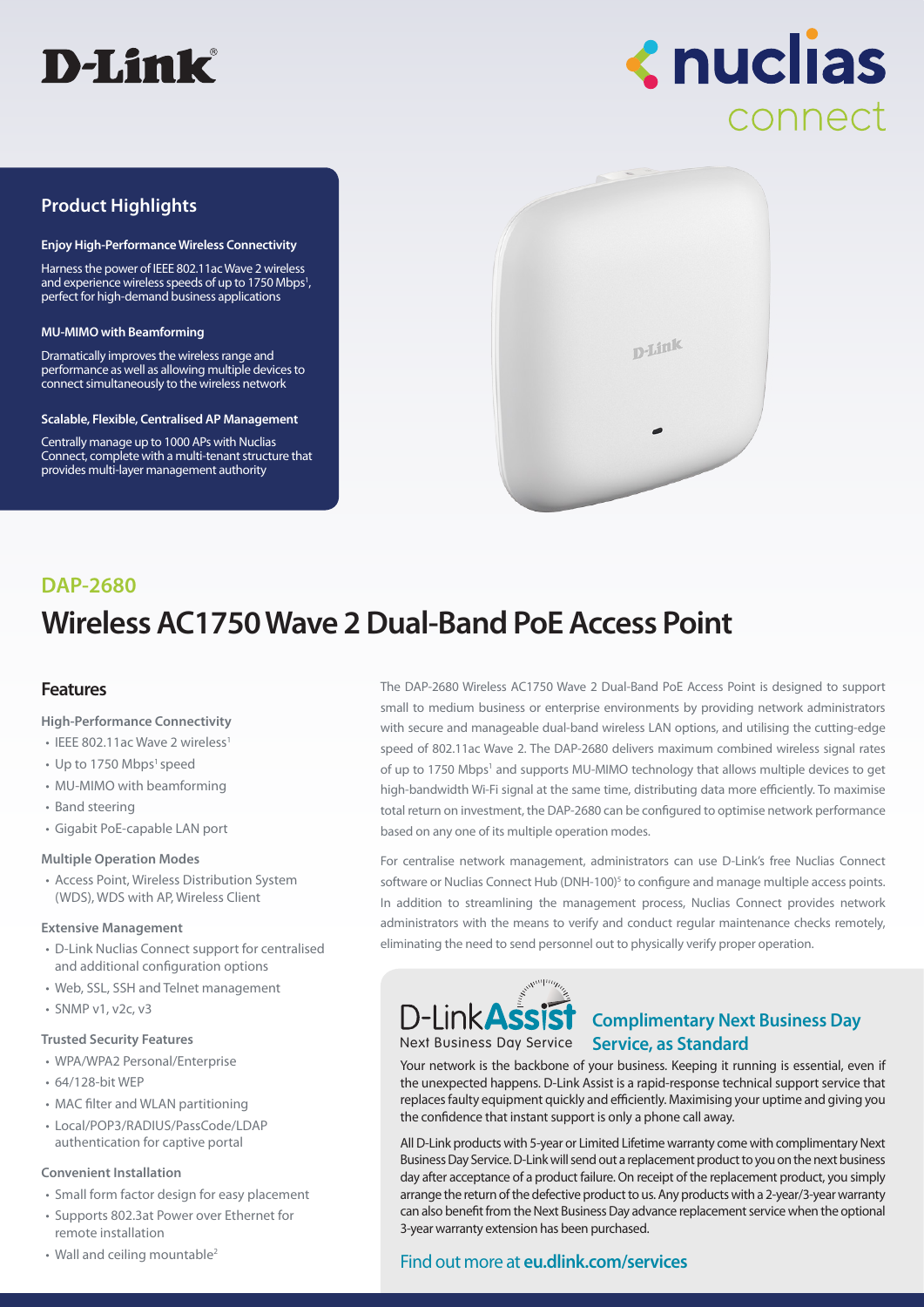# D-Link®



**Wireless AC1750 Wave 2 Dual-Band PoE Access Point**

Nuclias Connect is network management software that enables you to manage the network locally for dedicated privacy and security. It can be used either as an on-premises software management platform, or as a cloud solution hosted on a public cloud service.

Install the software on a local server on-site and manage up to 1,000 access points (APs), or optionally use the dedicated Nuclias Connect Hub<sup>5</sup> which can manage up to 100 APs.

# **Flexibility to Meet Your Needs**

Through software-based monitoring and remote management of all wireless APs on your network, Nuclias Connect offers tremendous flexibility compared to traditional hardware-based management systems. Configuration can be done remotely. Management software is customisable, and enables control and analytics of a broad or fine granularity, presentable in a variety of formats. Additionally, admins can provide and manage a variety of distributed deployments, including the option to configure settings and admin accounts in a specific manner for each deployment. Nuclias Connect gives you the financial and technical flexibility to expand from a small network to a larger one (up to 1,000 APs), while retaining a robust and centralised management system.

# **Insights at a Glance**

Gain an extensive understanding of your network through usage analytics and status reports which can be viewed at a glance. Insights derived from traffic data can create business value. Traffic can be viewed across the entire network, to the level of a single AP.

**DAP-2680**

## **Network Security & Data Privacy**

Nuclias Connect balances the need for access convenience with the need for security. All communications over the system are encrypted, with your user data never leaving your possession. Additional security measures (such as firewalls) can also be added to your network, without undue technical difficulty.

### **Key Features**

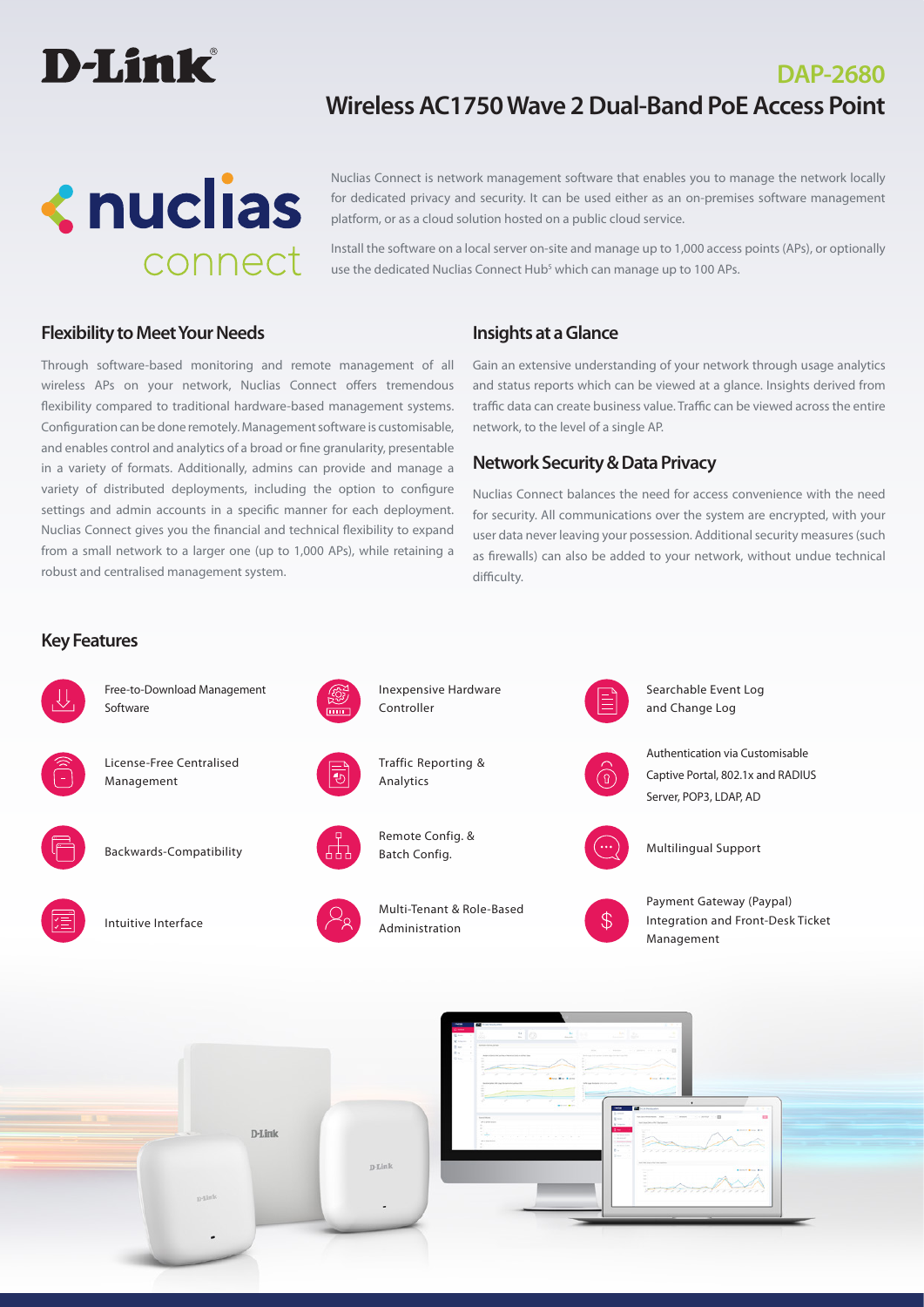

# **Technical Specifications**

| General                          |                                                                                                           |                                                                                                                           |
|----------------------------------|-----------------------------------------------------------------------------------------------------------|---------------------------------------------------------------------------------------------------------------------------|
| Device Interfaces                | · IEEE 802.11a/b/g/n/ac Wave 2 wireless <sup>1</sup> interface                                            | · 1 x Gigabit PoE-capable LAN port                                                                                        |
| <b>Standards</b>                 | · IEEE 802.11a/b/g/n/ac1<br>· IEEE 802.3i/u/ab                                                            | · IEEE 802.3az Energy-Efficient Ethernet (EEE)<br>• IEEE 802.3at Power over Ethernet                                      |
| Antennas                         | • 3 x internal dual-band antennas                                                                         | • 3.6 dBi at 2.4 GHz, 4.2 dBi at 5 GHz                                                                                    |
| Operating Frequency <sup>3</sup> | • 2.4 GHz band: 2.4 to 2.4835 GHz                                                                         | • 5 GHz band: 5.15 to 5.35 GHz, 5.47 to 5.85 GHz                                                                          |
| Maximum Output Power             | • 26.5 dBm for 2.4 GHz                                                                                    | • 26.5 dBm for 5 GHz                                                                                                      |
| Data Signal Rate                 | • 2.4 GHz: Up to 450 Mbps <sup>1</sup>                                                                    | $\cdot$ 5 GHz: Up to 1300 Mbps <sup>1</sup>                                                                               |
| Functionality                    |                                                                                                           |                                                                                                                           |
| Security                         | • WPA-Personal<br>• WPA-Enterprise<br>• WPA2-Personal<br>· WPA2-Enterprise<br>• WEP 64/128-bit encryption | · SSID broadcast disable<br>• MAC address access control<br>• Network Access Protection (NAP)<br>• Internal RADIUS server |
| <b>Operating Modes</b>           | • Access Point (AP)<br>• WDS with AP                                                                      | • WDS/Bridge (No AP Broadcast)<br>• Wireless Client                                                                       |
| Network Management               | • Telnet<br>· Secure Telnet (SSH)<br>• Web (HTTP)<br>· Secure Socket Layer (SSL)                          | • Traffic control<br>$\cdot$ SNMP v1/v2c/v3<br>• Nuclias Connect Software<br>• Nuclias Connect Hub <sup>5</sup>           |
| LEDs                             | • Power/status                                                                                            |                                                                                                                           |
| Physical                         |                                                                                                           |                                                                                                                           |
| <b>Dimensions</b>                | • 190 x 190 x 44.8 mm (7.48 x 7.48 x 1.76 in)                                                             |                                                                                                                           |
| Weight                           | · 580 g (1.28 lbs) without mounting base                                                                  | • 636.5 g (1.40 lbs) with mounting base                                                                                   |
| Power Supply                     | · External power adapter: 12 V/2 A (not included)                                                         | • IEEE 802.3at PoE                                                                                                        |
| Maximum Power Consumption        | $\cdot$ 17.53 W                                                                                           |                                                                                                                           |
| Temperature                      | • Operating: 0 to 40 °C (32 to 104 °F)                                                                    | • Storage: -20 to 65 °C (-4 to 149 °F)                                                                                    |
| Humidity                         | • Operating: 10% to 90% non-condensing                                                                    | • Storage: 5% to 95% non-condensing                                                                                       |
| Meantime Between Failure (MTBF)  | $\cdot$ > 30,000 hours                                                                                    |                                                                                                                           |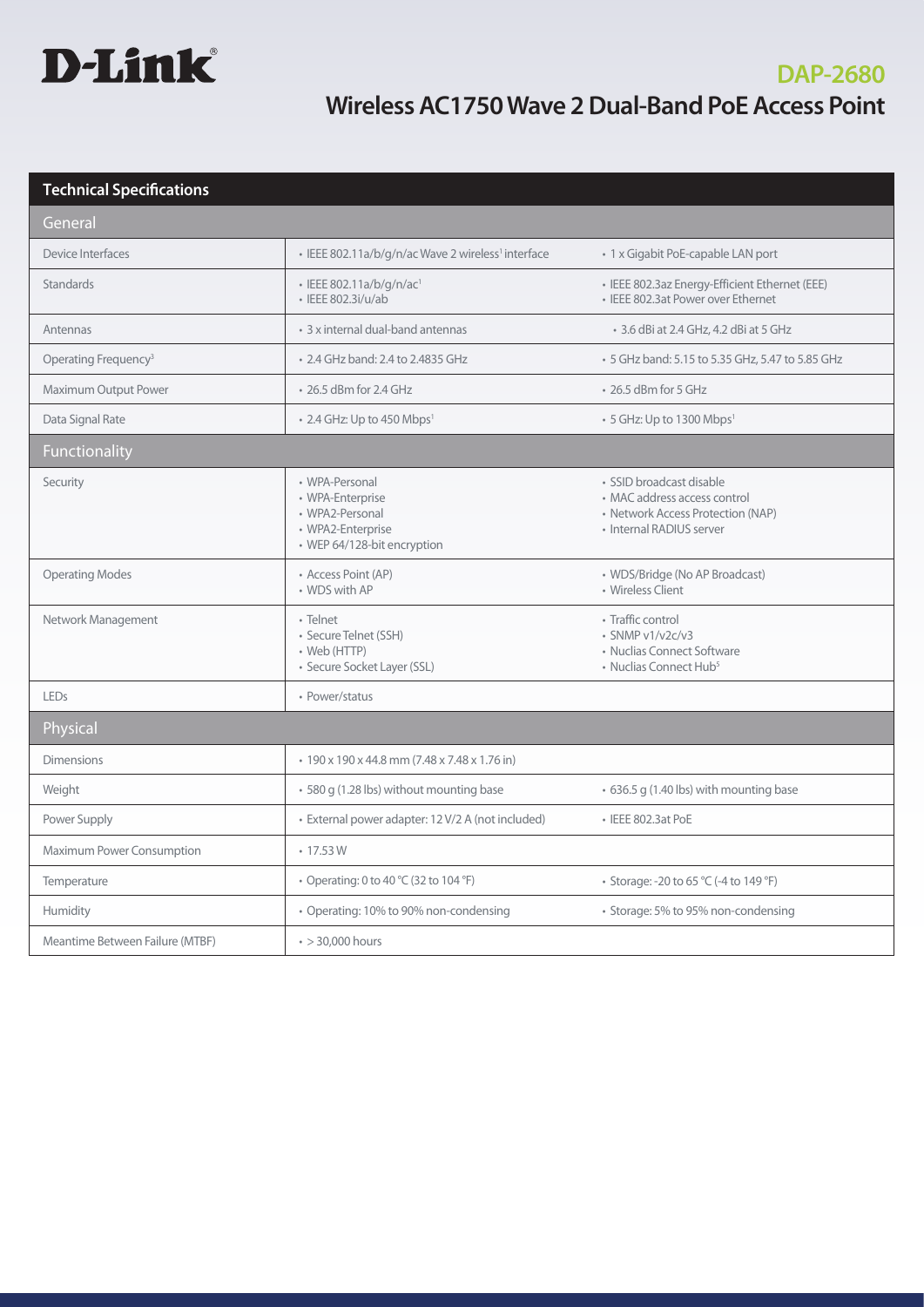

# **DAP-2680 Wireless AC1750 Wave 2 Dual-Band PoE Access Point**